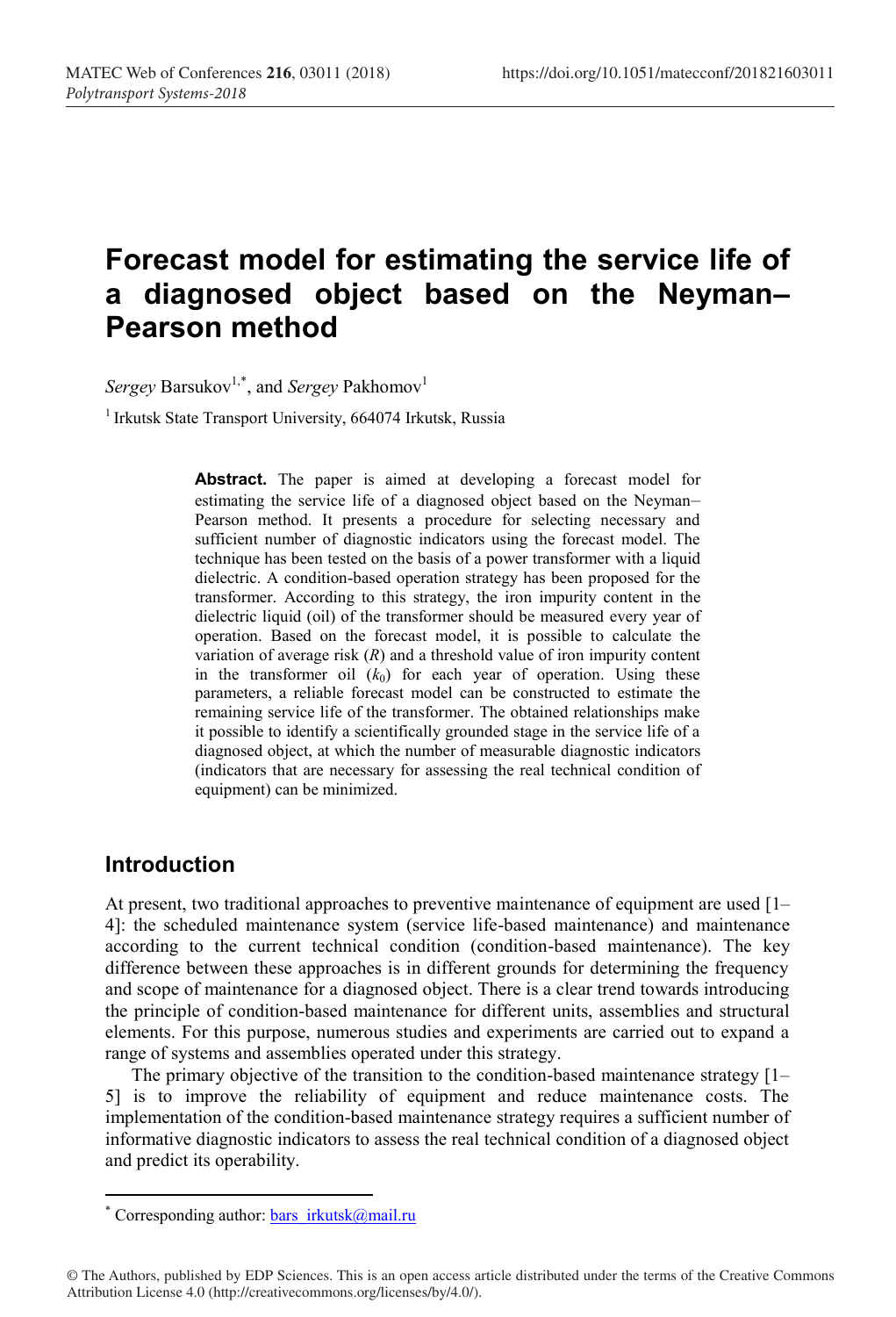The operating time of any system, as well as the scope and frequency of preventive maintenance work is determined by threshold values of monitored parameters (diagnostic indicators) [6]. In order to reliably diagnose the technical condition of a system, the maximum amount of information about monitored parameters should be used. This diagnostic method minimizes the probability of a wrong decision. However, the related monitoring systems would be overloaded with sensors, while diagnostic programs would be very cumbersome and time-consuming. This reduces the economic efficiency of equipment. In this regard, it is important to take a science-based approach by identifying diagnostic indicators and then selecting, among them, the minimum number of indicators that are necessary and sufficient to reliably diagnose the technical condition of a system (remaining service life). In this case, both a diagnosed object and monitoring facilities will be as simple and effective as possible.

Therefore, the studies in which forecast models are constructed to estimate the remaining service life of a diagnosed object are of current interest [7–11]. In addition, there is a need for methods that make it possible to reduce the number of measured parameters, which are necessary and sufficient to reliably diagnose a monitored system [12].

The purpose of this study is to develop a tool (procedure) that can be used to reliably assess the current condition of a monitored object. Based on a reliable diagnosis of the technical condition, it is possible to introduce a condition-based preventive maintenance strategy.

The novelty of the study is in presenting the forecast model that, unlike the existing forecast models, is designed to estimate the remaining service life of a diagnosed object by year of operation. The forecast model is based on the Neyman–Pearson method. It also focuses on estimating how the average risk of a wrong decision concerning the technical condition of a diagnosed object varies from year to year.

#### **Research methods**

There are statistical methods that can be used to recognize indicators  $[1-3, 13-15]$  and, therefore, set limits to making a decision about the technical condition of a diagnosed object. In addition, these methods allow possible diagnostic errors to be quantified. Danger of a wrong diagnostic decision is quantified through average risk assessment. For this purpose, it is necessary to determine a probability density of a particular diagnostic parameter *k*, which is used to identify whether a diagnosed object is serviceable  $(D_1)$  or unserviceable  $(D_2)$ .

Let us introduce the following notations:

*k* is the output performance parameter of a diagnosed object;

 $k_0$  is the threshold value of the output performance parameter.

The parameter  $k_0$  indicates a degree of serviceability of equipment:

- at  $k < k_0$   $k \in D_1$ , a diagnosed object is serviceable;

- at  $k > k_0$   $k \in D_2$ , a diagnosed object is unserviceable (defective).

Thus, these inequalities are a quantitative measure of the remaining service life of a diagnosed object. Figure 1 shows values of the probability density of a diagnostic parameter  $k$  for two statuses of a diagnosed object. In real systems, the probability densities  $f(k/D_1)$  and  $f(k/D_2)$  usually have a common area. Selecting a threshold value  $k_0$  is subject to a certain risk that the current technical condition will be misdiagnosed.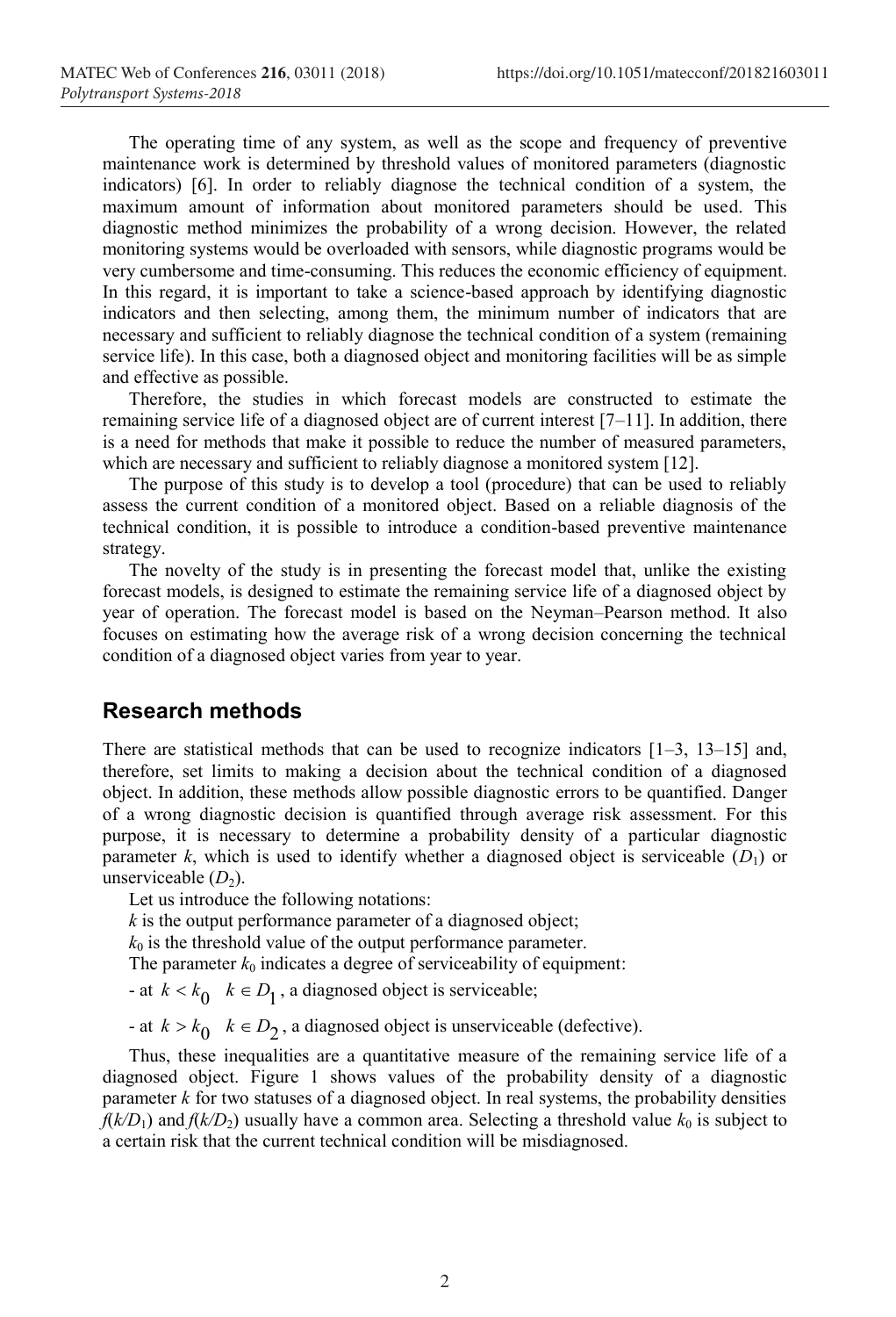

**Fig. 1.** Probability density of the diagnostic indicator *k* for two statuses of a diagnosed object.  $\bar{k}_1$  and  $\bar{k}_2$  are the average values (mathematical expectations) of the diagnostic indicator *k*.

A wrong diagnostic decision (magnitude of the average risk) is defined as a sum of probable events:

$$
R = C_{21} \cdot P(H_{21}) \cdot \int_{k0}^{\infty} f(k/D_1) \cdot dk + C_{12} \cdot P(H_{12}) \cdot \int_{-\infty}^{k0} f(k/D_2) \cdot dk , \qquad (1)
$$

where  $P(H_{21})$  is the probability of a false alarm; a serviceable diagnosed object is recognized as defective: a diagnosed object is serviceable (real condition of a diagnosed object –  $D_1$ ), but the parameter *k* exceeds its threshold value ( $k > k_0$ );

 $P(H_{12})$  is the probability of a missed defect; a defective diagnosed object is recognized as serviceable (real condition of a diagnosed object  $-D_2$ ), but the parameter *k* is less than its threshold value ( $k < k_0$ );

 $C_{21}$  is the cost of a false alarm;  $C_{12}$  is the cost of a missed defect.

Based on the Neyman–Pearson method, the probability of a missed defect will be minimized at a specified allowable level of false alarm probability.

#### **Results**

The method for selecting the necessary and sufficient number of diagnostic indicators based on the Neyman–Pearson method was tested on the basis of a power transformer with a liquid dielectric. A conventional maintenance procedure of the power transformer is based on preventive maintenance (service life-based operation).

The condition of the transformer is assessed by measuring the iron impurity content in its dielectric liquid (oil) (parameter *k*):

 $-$  if  $k < k_0$ ,  $k \in D_1$  (the transformer is recognized as serviceable);

 $-$  if  $k > k_0$ ,  $k \in D_2$  (the transformer is recognized as unserviceable).

In this case,  $k_0$  is the threshold value of the iron impurity content in the transformer oil. According to the maintenance schedule, the diagnostics of the transformer is carried out every five years of operation on the basis of the iron impurity content in the transformer oil. In order to implement the condition-based maintenance strategy of the transformer, it is proposed to measure the iron impurity content in the tank oil every five years of operation,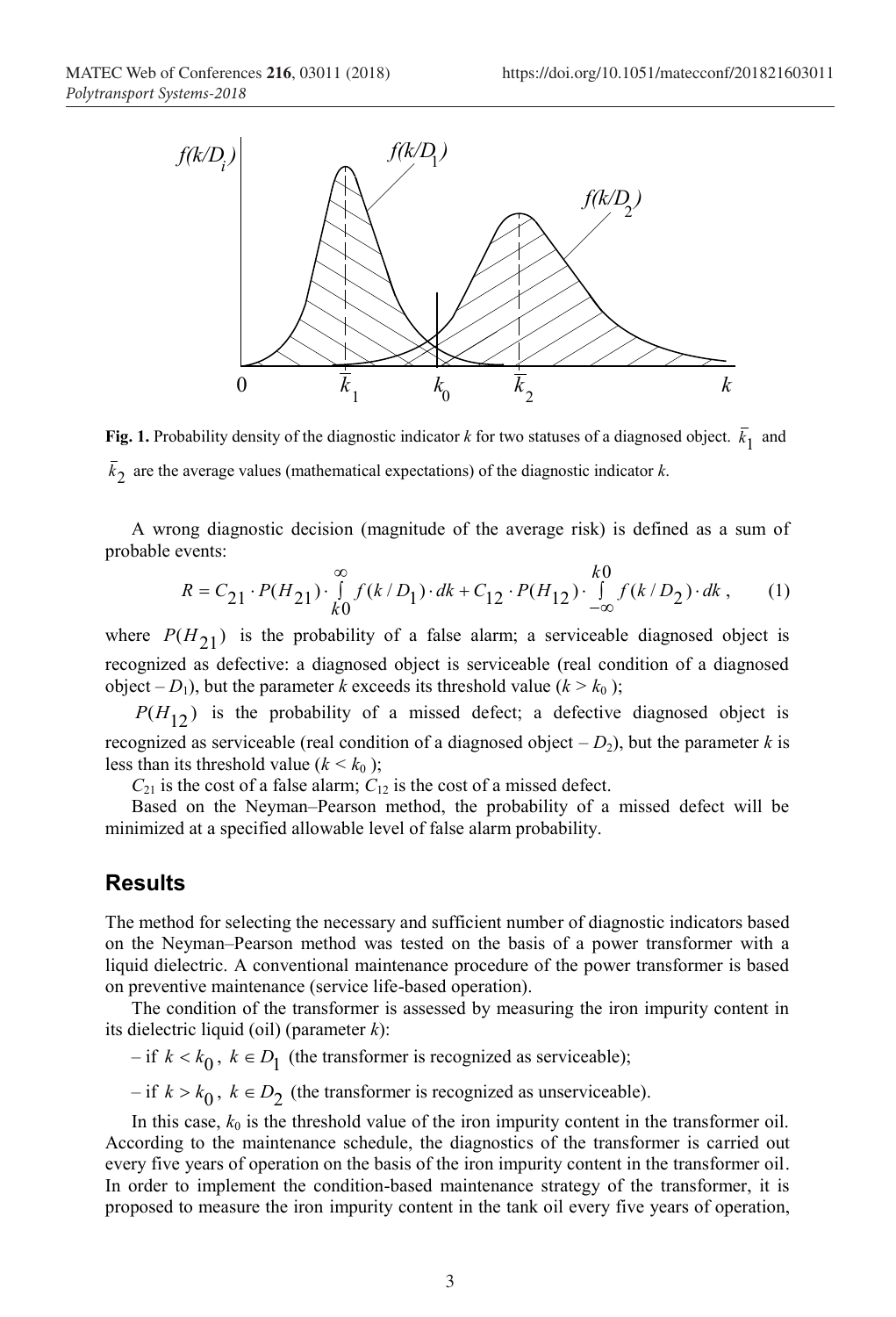rather than every year.

Figure 2 shows the calculated probability density of the diagnostic parameter *k* by year of operation with serviceable  $D_1$  and unserviceable  $D_2$  conditions of the transformer. The figure also shows a distribution of the threshold parameter  $k_0$ , which allows the remaining service life of the transformer to be assessed in real time.



**Fig. 2.** Variation of the probability density of the diagnostic parameter *k* by year of operation of the transformer,  $k_1, \ldots, k_5$  is the distribution of the threshold parameter  $k_0$  by year of operation of the transformer.

Figure 3 presents the variation of the false alarm and missed defect probabilities calculated on the basis of the Neyman–Pearson method, as well as the magnitude of the average risk by year of operation. The obtained characteristics make it possible to construct a reliable forecast model for estimating the remaining service life of a diagnosed object by varying the threshold parameter  $k_0$ . By estimating a threshold value of the average risk  $R_{\text{max}}^{add}$  of a wrong decision concerning the technical condition of the transformer, it is possible to identify a scientifically grounded stage in the service life of a diagnosed object, at which the number of measurable diagnostic indicators (indicators that are necessary for assessing the real technical condition of equipment) can be minimized.

The calculations performed for the diagnosed object demonstrate that, starting from the second year of operation, the risk of a wrong decision concerning the condition of the transformer decreases to an acceptable value. Quantitatively, this is justified by the fact that, starting from the second year of operation, the average risk *R* falls below the accepted threshold value  $R_{\text{max}}^{add} = 0.6$ . By reducing the probability of a wrong decision concerning the condition of the transformer to the acceptable value, it is possible to reduce the number of measurable diagnostic indicators, without detriment to a reliable diagnosis of its technical condition.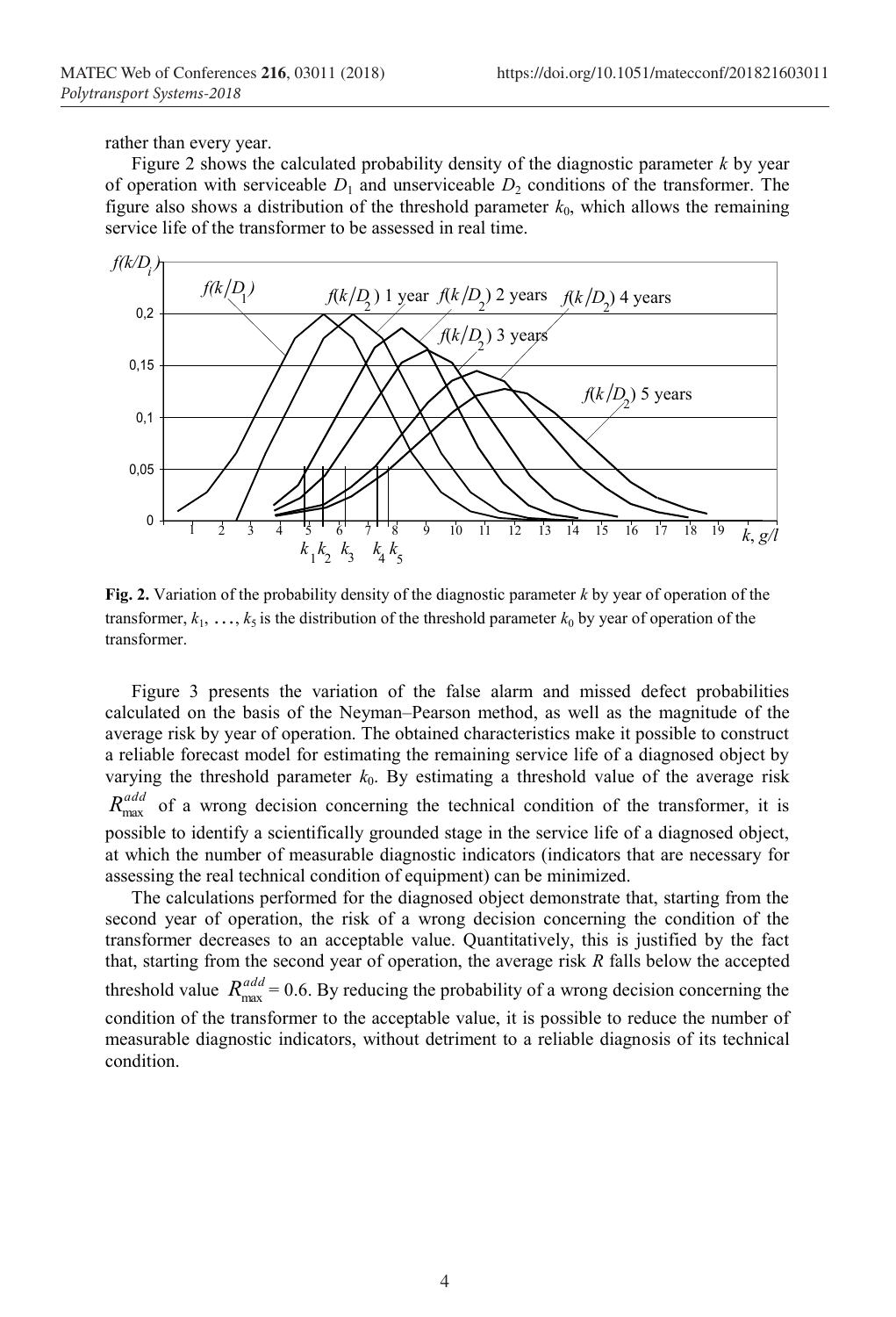

**Fig. 3.** Variation of the false alarm probability  $P(H_{21})$ , probability of a missed defect  $P(H_{12})$  and average risk *R* by year of operation (*N*) of the power transformer.

## **Conclusion**

The forecast model for estimating the service life of a diagnosed object has been constructed on the basis of the Neyman–Pearson method. The developed model can be used to introduce a condition-based preventive maintenance strategy. Based on the forecast model, the variation of the average risk of a wrong decision concerning the technical condition of the transformer *R* has been calculated by year of operation. By comparing the average risk *R* with the estimated threshold level of risk,  $R_{\text{max}}^{add}$  it is possible to identify a scientifically grounded stage in the service life of a diagnosed object, at which the number of measurable diagnostic indicators (indicators that are necessary for assessing the real technical condition of equipment) can be minimized.

### **References:**

- 1. V.S. Malkin, *Tehnicheskaja diagnostika. Uchebnoe posobie* [Technical diagnostics. Textbook] (Lan' Publ., Moscow, 2013). (in Russian)
- 2. А.М. Safarbaklov, А.V. Lukyanov, S.V. Pakhomov, *Osnovy tehnicheskoj diagnostiki detalej i oborudovanija. Uchebnoe posobie. Ch.1* [Fundamentals of technical diagnostics of parts and equipment. Textbook, part 1] (Irkutsk State Transport University Publ., Irkutsk, 2007). (in Russian)<br>Y.D. Sibikin, M.Y. Sibikin Diagno.
- 3. Y.D. Sibikin, М.Y. Sibikin *Diagnostika i tehnicheskoe obsluzhivanie jelektroustanovok potrebitelej. Uchebnoe posobie* [Diagnostics and maintenance of electric consumer units. Textbook] (Moscow, 2016). (in Russian)
- 4. А. B. Shelkov, *Problemy upravlenija bezopasnost'ju slozhnyh sistem, materialy XXIII mezhdunarodnoj konferencii* [Proceedings of XXIII international conference "Problems of safety management of complex systems"], 2016, (3). (in Russian)
- 5. GOST В23743 1988, GOST В20570 1988, GOST В20436 1988. Flight safety, reliability, controllability and repairability (Goscomizdat SSSR Publ., Moscow, 1988). (in Russian)
- 6. V.S. Viktorova, А.S. Stepanyants, *Modelirovanie i analiz kontroleprigodnosti bortovyh sistem samoletov* [Modeling and analysis of controllability of on-board